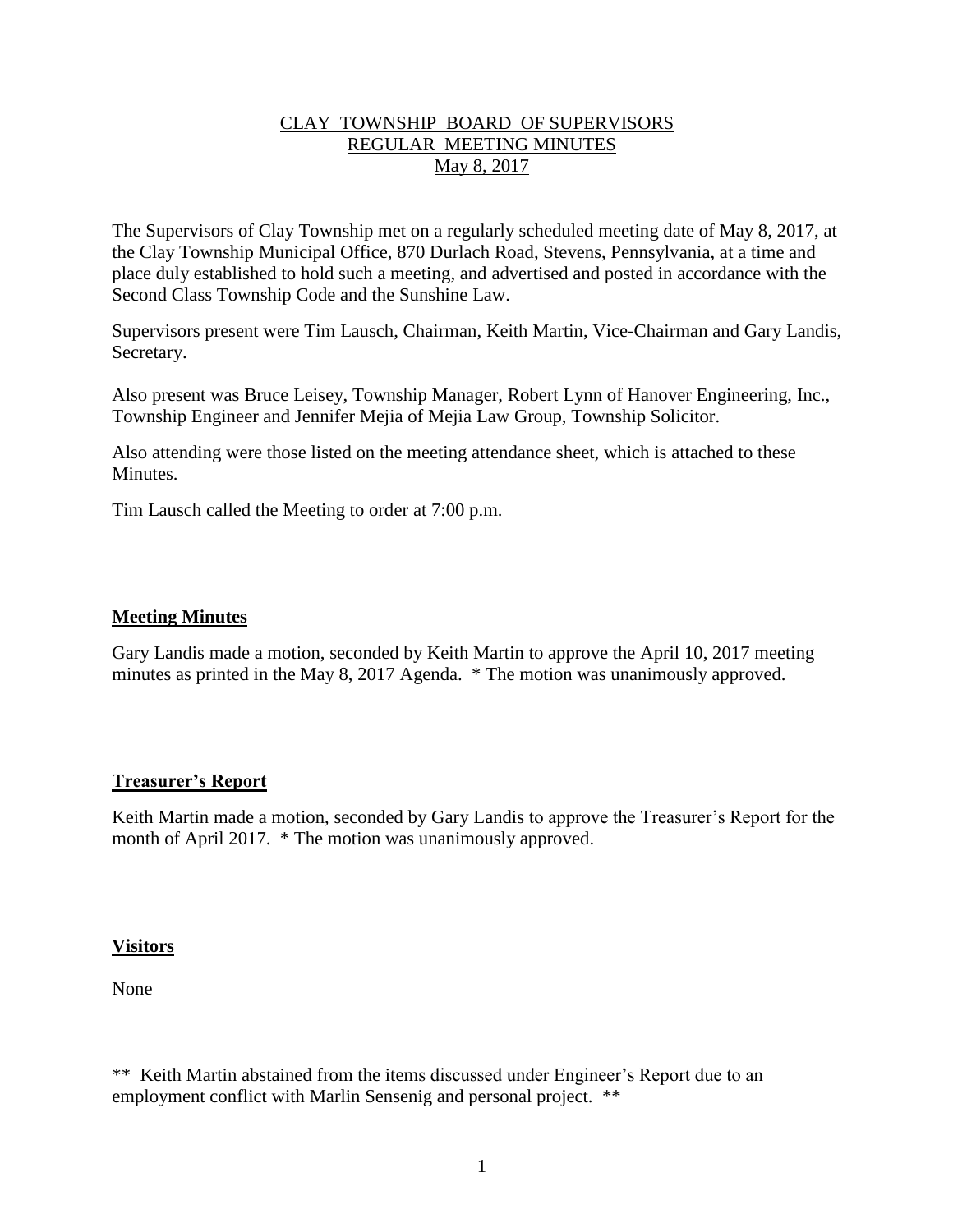# **Engineer's Report**

1. Keith Martin – Waiver of Subdivision

Ted Cromleigh, Diehm and Sons, reviewed the Keith Martin waiver of subdivision request with the Board of Supervisors.

Keith Martin is the applicant owns a 53.1 acre farm located at 1111 Forest Hill Road. There is a 6.66 acre tract of AG land that is separated by the PA Turnpike from the balance of the property which has created a natural subdivision from the remaining tract. The isolated tract has remained in the singular deed description of the Martin Farm. The free standing parcel is now under agreement with an adjoining property owner.

Gary Landis made a motion, seconded by Tim Lausch to approve the request for a waiver of subdivision per the Hanover Engineering letter dated 4/25/17. \* the motion was unanimously approved with Keith Martin abstaining from the Board discussion and vote.

2. Countryside Enterprises – Approval of Sewage Planning Module

Ted Cromleigh, Diehm and Sons, presented the Sewage Planning Module.

The site is located at 100 Wood Corner Road in the LI (Light Industrial) Zoning District. The parent tract is comprised of 75.1 acres. The subdivision is proposing to create seven (7) new "light industrial use lots" and construct a 1,439' long cul-de-sac street. Public sewer will also be extended in a southerly direction along Wood Corner Road to a regional pump station to be constructed by the Developer on adjoining land of Kevin Martin. The pump station will be offered for dedication to the Ephrata Borough Sewer Authority upon completion. The Clay Township DEP 537 Plan identifies the site to be in a public sewer service area. Ephrata Borough has stated the need for a regional pump station to be built.

Gary Landis made a motion, seconded by Tim Lausch to approve and execute the Countryside Enterprises Sewage Planning Module. \* The motion was unanimously approved with Keith Martin abstaining from the discussion and vote.

3. Countryside Enterprises – Discussion on Road Improvements

Marlin Sensenig, Developer, Jason Hess, Attorney for Developer and Ted Cromleigh, Diehm and Sons were present.

Ted Cromleigh, Diehm and Sons reviewed the road improvements narrative which he presented to the Board of Supervisors.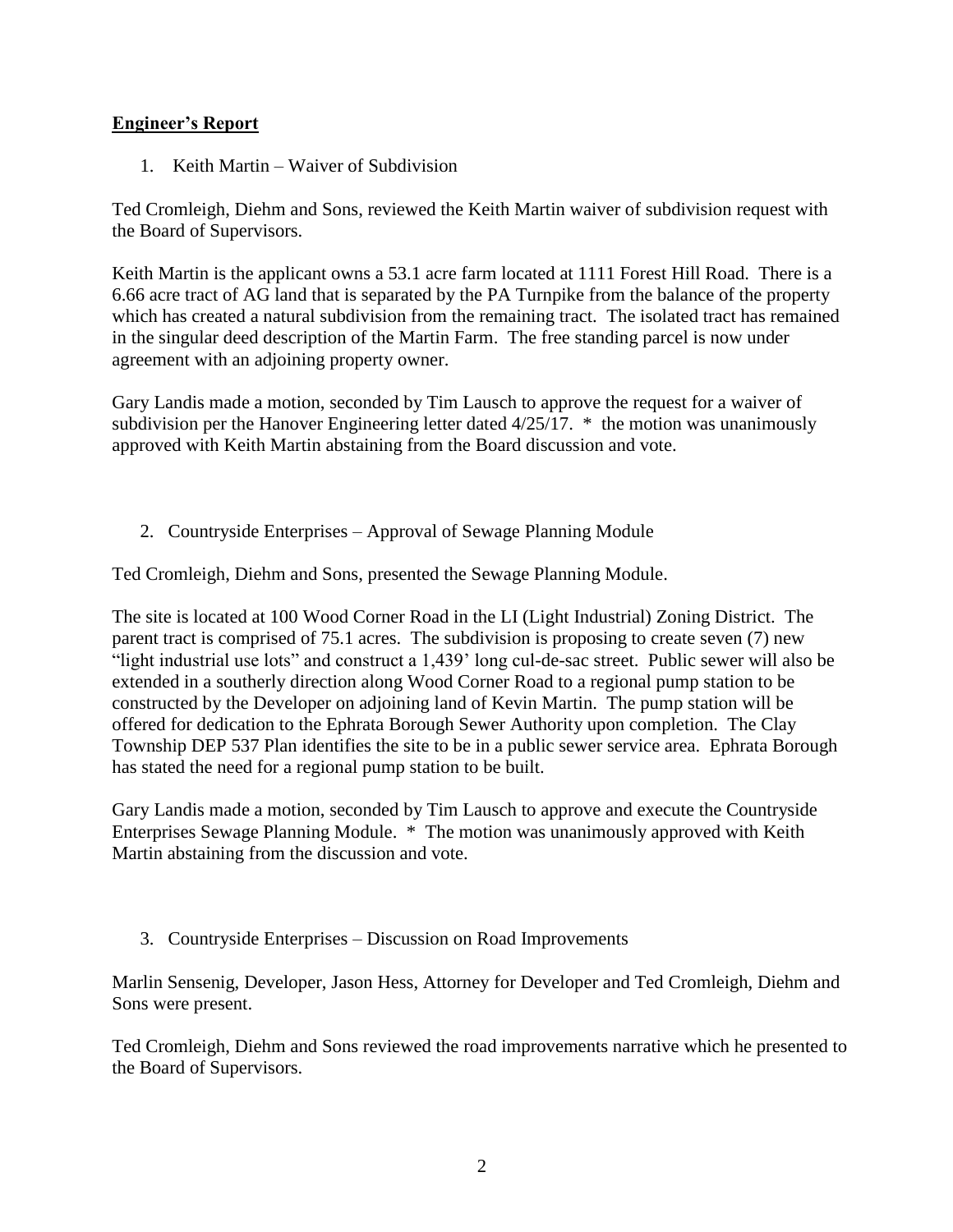The plan now proposes six industrial lots to be served by a permanent cul-de-sac. The revised traffic study indicates a PM peak traffic increase of 26%. It is the Developers Counsel's opinion that the PA Municipal Planning Code does not permit the Township to require the developer to make off-site road improvements. However, the Developer is offering to contribute 26% of the cost of improvements the traffic study indicates necessary on Wood Corner Road and Durlach Road portions of the intersection., estimated to be \$377,500, in the amount of \$98,150.

After discussion, the Board of Supervisors decided to schedule a joint meeting with the Planning Commission and the Board of Supervisors to further discuss the road improvements.

Gary Landis made a motion, seconded by Tim Lausch to approve advertising of a joint meeting if needed with the Planning Commission and Board of Supervisors. The date will be determined. \* The motion was unanimously approved with Keith Martin abstaining from the vote.

4. Countryside Enterprises – Time Extension Request

After review, Gary Landis made a motion, seconded by Tim Lausch to approve the written request for a 120 day time extension to take action on the Countryside Enterprises Final Subdivision Plan. The deadline for action has been extended to 8/22/17. Additional time is needed to resolve road improvement issues. \* The motion was unanimously approved with Keith Martin abstaining from the vote.

#### **Old Business**

1. Sewer Feasibility Study Update

Jennifer Mejia has not received comments from Ephrata Borough. Jennifer will follow up with Ephrata Borough and report back at the next meeting.

2. Posting No Trucks on North Clay Road

Bob Lynn and Bruce Leisey are working with PennDot to determine actions needed to post intersection of North Clay Road and West Main Street (Rt322).

#### **New Business**

1. Approve Fireworks Display Application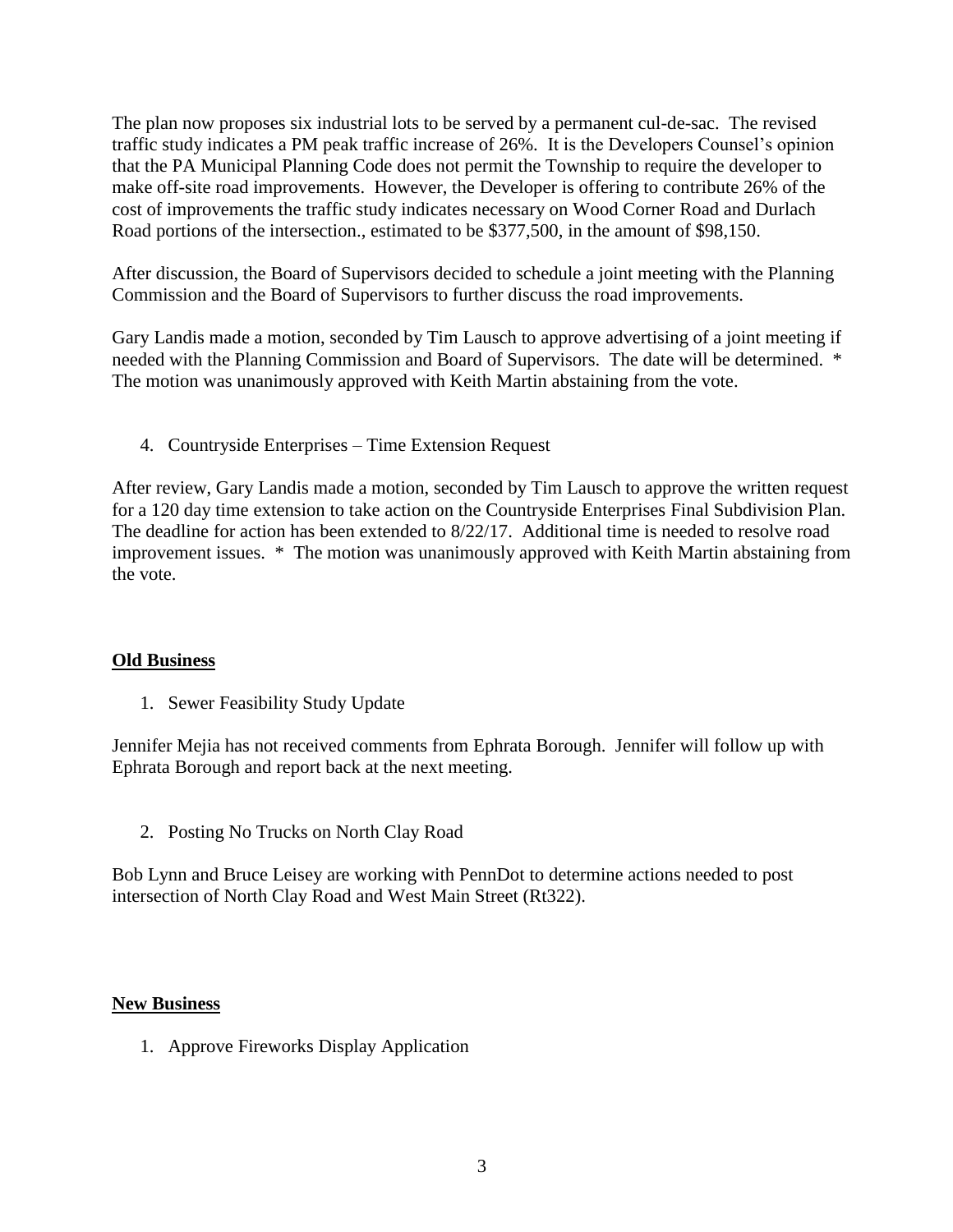Tim Good informed the Board of Supervisors of his request to hold a fireworks display at the Zimmerman farm, 975 A Lincoln Road, Lititz on Saturday, May 20, 2017 between 8:30 – 9:00 PM. Mr. Good submitted his application along with a sketch plan indicating the setbacks and safety boundaries.

Keith Martin made a motion, seconded by Gary Landis to approve the Fireworks Display application. It was noted that Mr. Good will contact the local fire department and police. \* The motion was unanimously approved.

# 2. GAF Realty Management Group – Cancellation Notice of LOC

Bruce Leisey informed the Board of Supervisors that the GAF Realty Mgt Letter Of Credit will not be renewed by his financial institution. A letter will be sent to GAF Realty Mgt informing them that a replacement LOC at 100% dollar value of the improvements will need to be submitted to the Township by 8/1/2017 or the current LOC will be drawn on by the Township.

3. Award Municipal Co-Op Bids

After review, Gary Landis made a motion, seconded by Keith Martin to approve and execute the Municipal Co-Op Bids for sealcoating to Stewart & Tate, York at a cost of .915 sq yd for a total of \$98,873.99. Ultra Thin Type B paving to Asphalt Maintenance Solutions, Center Valley at a cost of 5.24 sq yd for a total of \$122,348.76. Line Painting to Midland Marking, Gaithersburg, MD at a cost of .048 single line and .093 double line for a total cost of \$16,635. The entire bid tabulation sheet is attached with the minutes. \* The motion was unanimously approved.

4. Award Clay Township Road Bids

After discussion, Gary Landis made a motion, seconded by Keith Martin to award the bid for Yummerdall Rd and Summit Circle paving project to New Enterprise, New Enterprise PA at a cost of \$59,005.00. The entire bid tabulation sheet is attached with the minutes. \* The motion was unanimously approved.

5. Seasonal Public Works

After discussion, Keith Martin made a motion, seconded by Gary Landis to approve the employment of Brady Sipe, Ephrata as a Seasonal Public Works employee at wages of \$11.00 per hour with benefits as available to seasonal employees as noted in the Township Employee Handbook and pending successful completion of a driver license and background check. \* The motion was unanimously approved.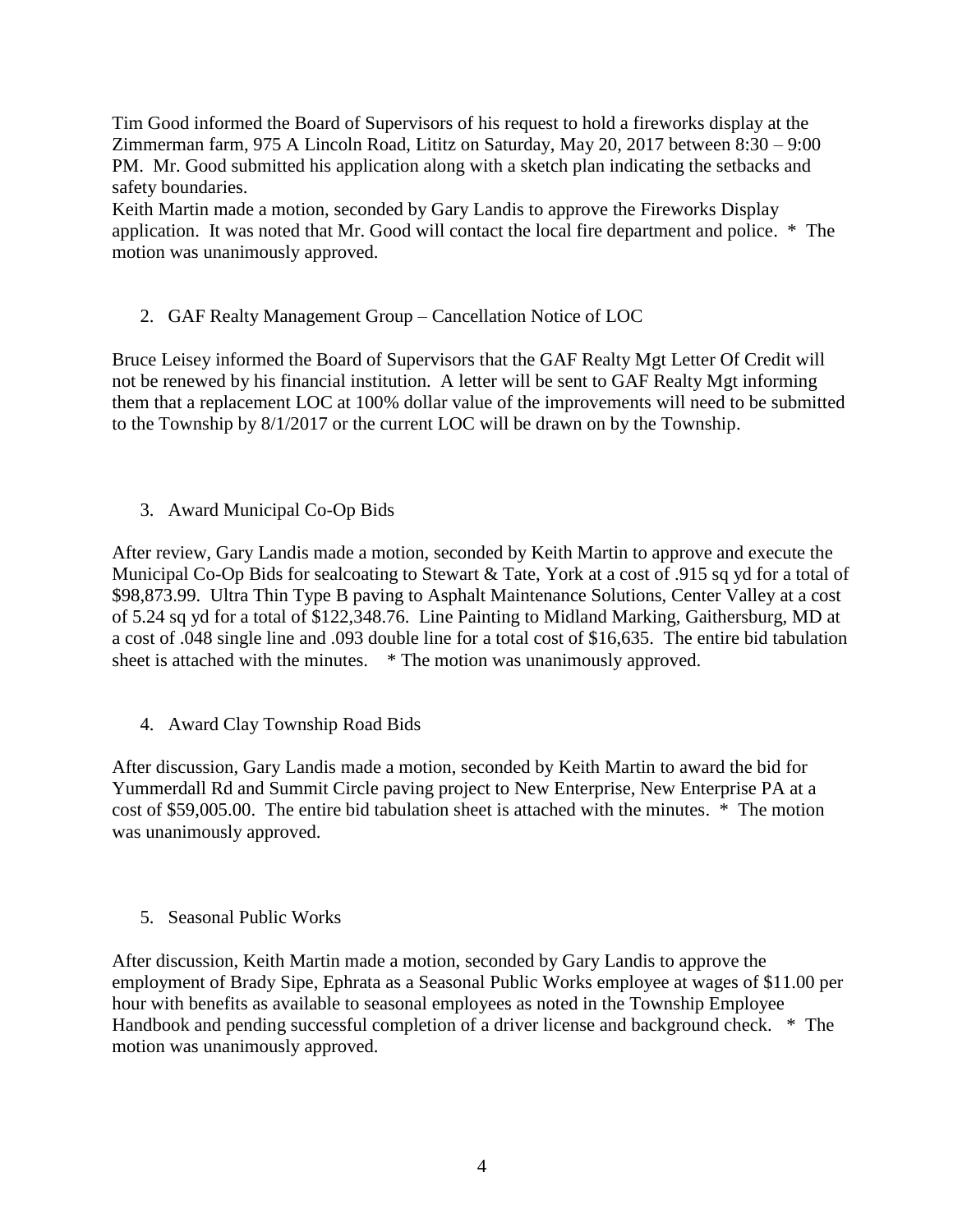6. Purchase of New Mower

Earl Stauffer reviewed the mower quote that he received.

After discussion, Gary Landis made a motion, seconded by Keith Martin to approve purchase of a Ferris ZTR Mower in the amount of \$10,709.00 from Martin's Repair Shop as listed on Proposal #82423 dated 4/17/17 the mower was purchased under the PA Costars Contract. \* The motion was unanimously approved.

7. Request for Payment for Snyder Park Pavilion Project

After review, Gary Landis made a motion, seconded by Keith Martin to approve payment for Amric Construction Contract #1, Payment Application #4 in the amount of \$13,030.11 and payment for Spotts Brothers Contract #2, Payment Application #3 in the amount of \$14,560.38. \* The motion was unanimously approved.

8. Request for Change Order for Snyder Park Pavilion Project

After discussion, Keith Martin made a motion, seconded by Gary Landis to approve execution of Change Order #1 to extend the Substantial Completion Date from April 30, 2017 to May 31, 2017 and Final Completion Date from May 31, 2017 to June 30, 2017. The Change Order was requested due to delay in the manufacturing and delivery of the playground equipment and pavilion roof trusses. \* The motion was unanimously approved.

9. Approve Preparation of MS4 NOI Submission

After discussion, Keith Martin made a motion, seconded by Gary Landis to authorize Hanover Engineering to prepare and submit a Notice of Intent (NOI) for continued MS4 permit coverage by September 16, 2017. This NOI will include an updated Pollution Reduction Plan and total Maximum Daily Load Plan. \* The motion was unanimously approved.

10. 413 Countryside Drive – Relief from Height and Solid Fence Requirements

After review, Gary Landis made a motion, seconded by Keith Martin to grant relief from Chapter 10, Sections 104b and 104h of the Clay Township Code of Ordinances to install a fence that is over 60" and solid located on the property line on the side and rear yard to screen small children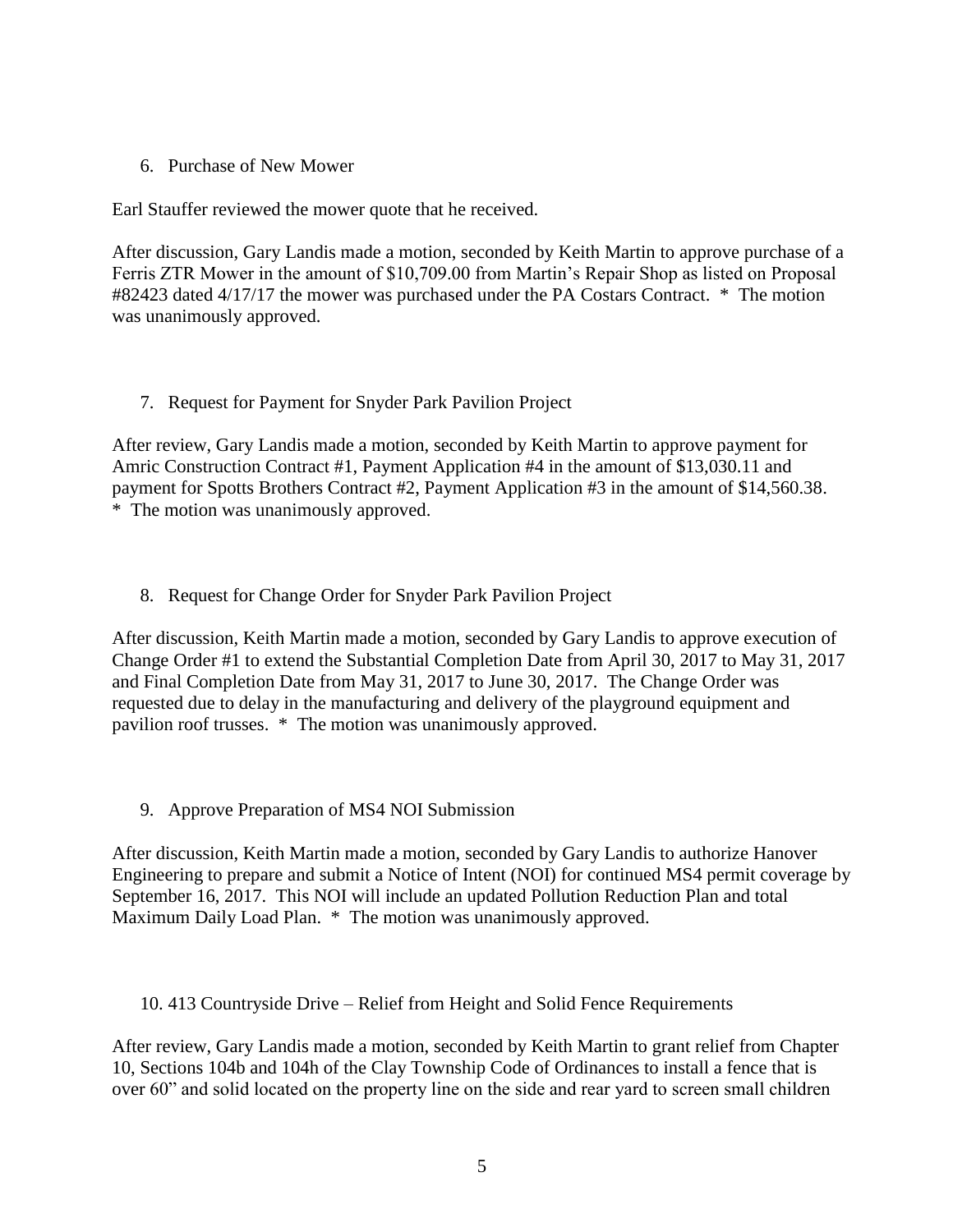from neighbor's large dog. Letter were submitted from adjoining neighbors indicating that they are in favor of the fence. \* The motion was unanimously approved.

# 11. Zoning Officer Report

Tom Zorbaugh reviewed his report with the Board of Supervisors.

There was discussion on Transfer Developers Rights (TDR's) and possible modifications to the Clay Township Zoning Ordinance.

No decisions were made at this time.

### **Bills to be Paid**

#### General Fund

Keith Martin made a motion, seconded by Gary Landis, to approve the General Fund bills totaling \$39,103.72 for the month of April. \* The motion was approved unanimously.

#### Rec Fund

Keith Martin made a motion, seconded by Gary Landis, to approve the Recreation Fund bills totaling \$45,112.10 for the month of April.  $*$  The motion was approved unanimously.

#### Sewer Fund

Keith Martin made a motion, seconded by Gary Landis, to approve the Sewer Fund bills totaling \$4,421.88 for the month of April. \* The motion was approved unanimously.

#### **Reports for the Month**

- 1. Chief of Police / Police Department
- 2. Fire Companies / Ambulance
- 3. Planning Commission Minutes
- 4. Engineer's Report
- 5. Manager's Report
- 6. Road Master's Report